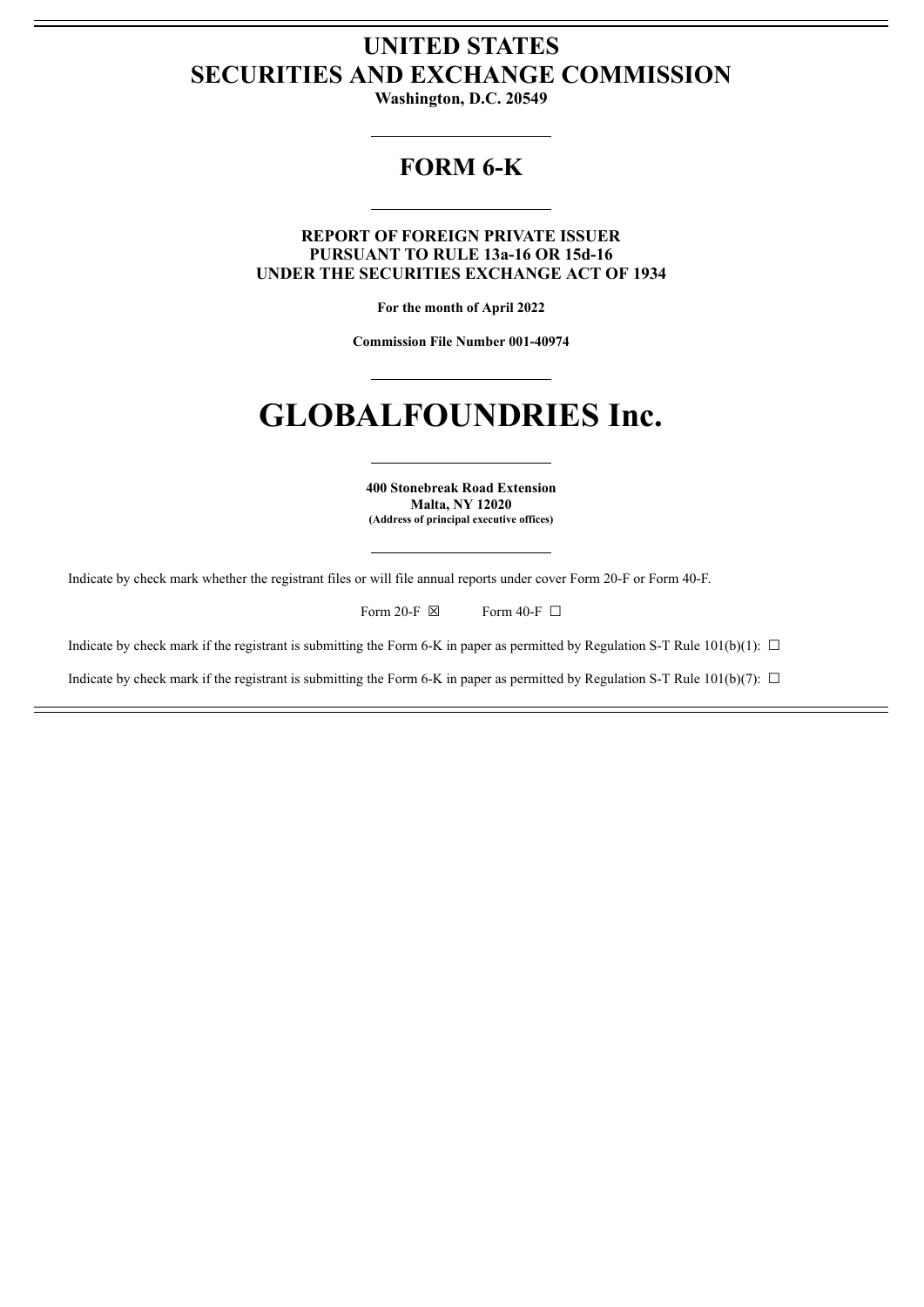Attached hereto is the following exhibit.

 $\overline{r}$ 

Exhibit 99.1 Press release issued by [Registrant](#page-3-0) on April 22, 2022.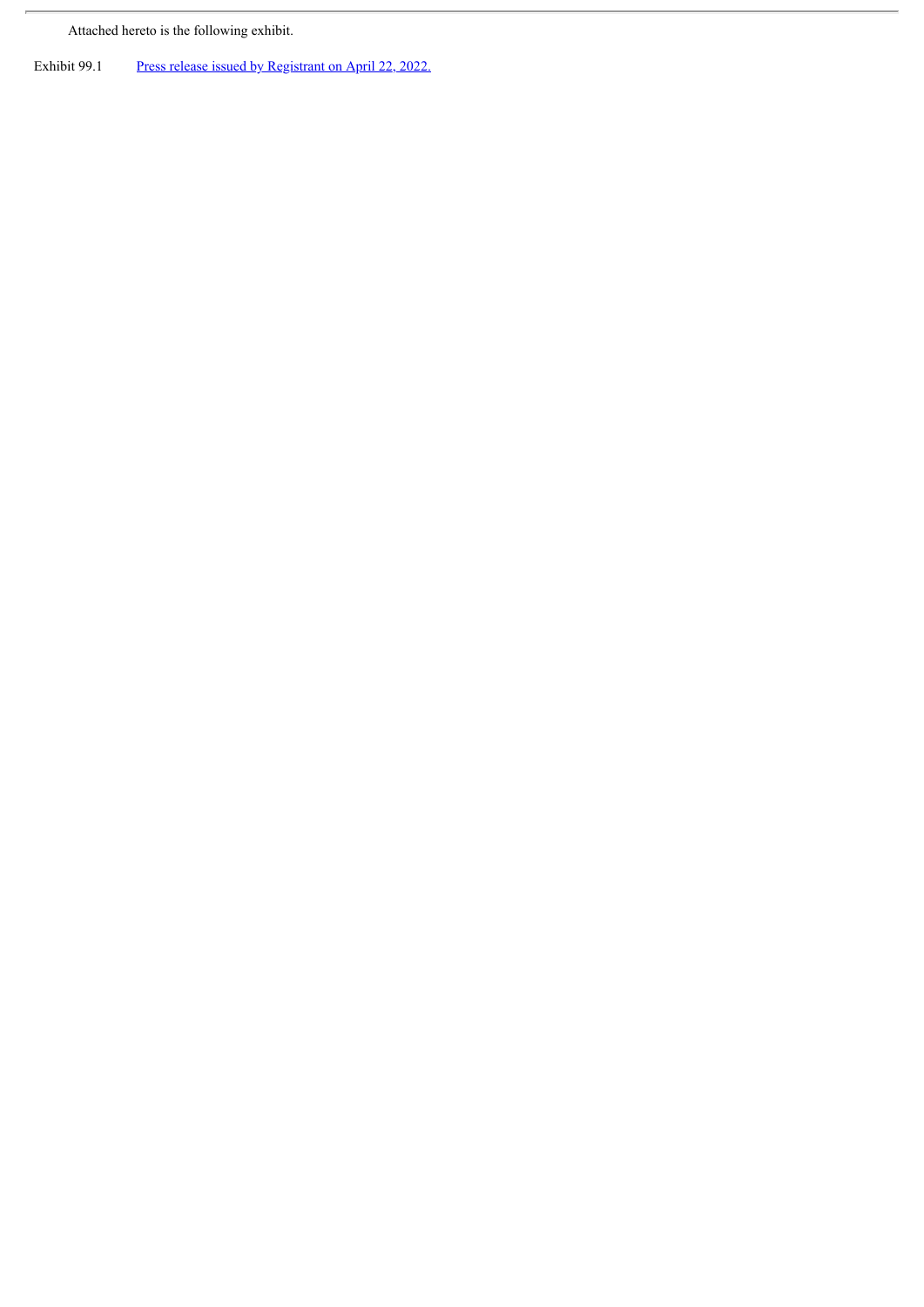## **SIGNATURES**

Pursuant to the requirements of the Securities Exchange Act of 1934, the registrant has duly caused this report to be signed on its behalf by the undersigned, thereunto duly authorized.

# **GLOBALFOUNDRIES Inc.**

Date: April 22, 2022 By: /s/ Thomas Caulfield

Name: Dr. Thomas Caulfield

Title: President & Chief Executive Officer